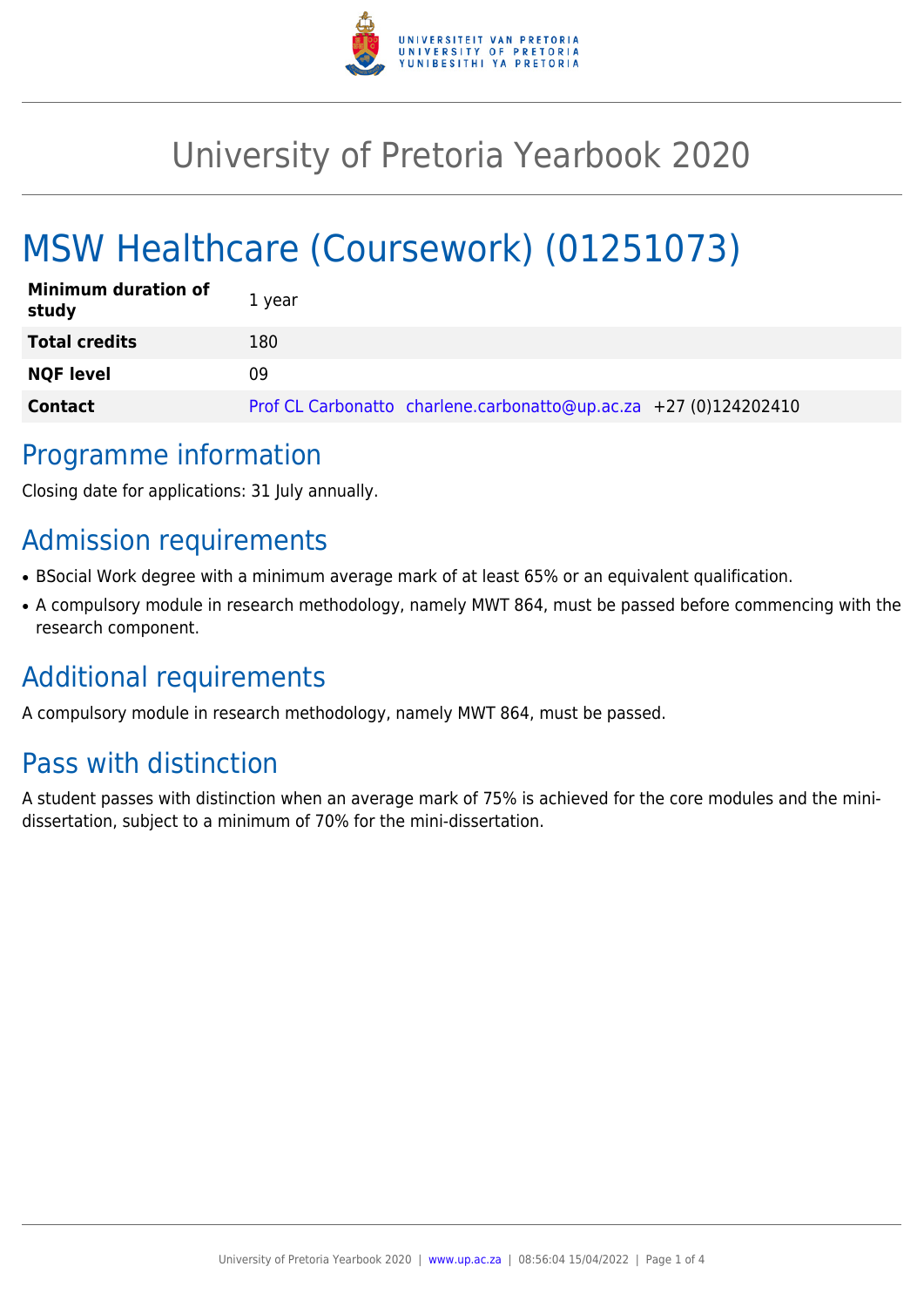

### Curriculum: Final year

#### **Minimum credits: 180**

MWT 864 is a non-credit-bearing module and must be attended satisfactorily as prerequisite for MWT 895.

### **Core modules**

#### **Social healthcare (1) 855 (MWT 855)**

| <b>Module credits</b>         | 25.00                          |
|-------------------------------|--------------------------------|
| <b>Prerequisites</b>          | Departmental selection.        |
| <b>Contact time</b>           | 8 lectures per day for 5 days  |
| <b>Language of tuition</b>    | Module is presented in English |
| <b>Department</b>             | Social Work and Criminology    |
| <b>Period of presentation</b> | Semester 1                     |

#### **Module content**

\*Departmental selection

Policy and primary health care

South African health policy, structure and trends; primary healthcare; the multi-disciplinary team and alternative healthcare providers; conceptualisation of social work in healthcare; theoretical models; cultural, indigenous and religious aspects of health; experience and psychosocial impact of disease, treatment, hospitalisation on patient, family and community.

#### **Social healthcare (2) 856 (MWT 856)**

| 25.00                          |
|--------------------------------|
| Departmental selection.        |
| 8 lectures per day for 5 days  |
| Module is presented in English |
| Social Work and Criminology    |
| Semester 2                     |
|                                |

#### **Module content**

\*Closed - requires departmental selection Vulnerable groups in health care Women's health, child health, geriatric health, mental health, persons with disability.

#### **Social healthcare (3) 857 (MWT 857)**

| 25.00                          |
|--------------------------------|
| Departmental selection.        |
| 8 lectures per day for 5 days  |
| Module is presented in English |
|                                |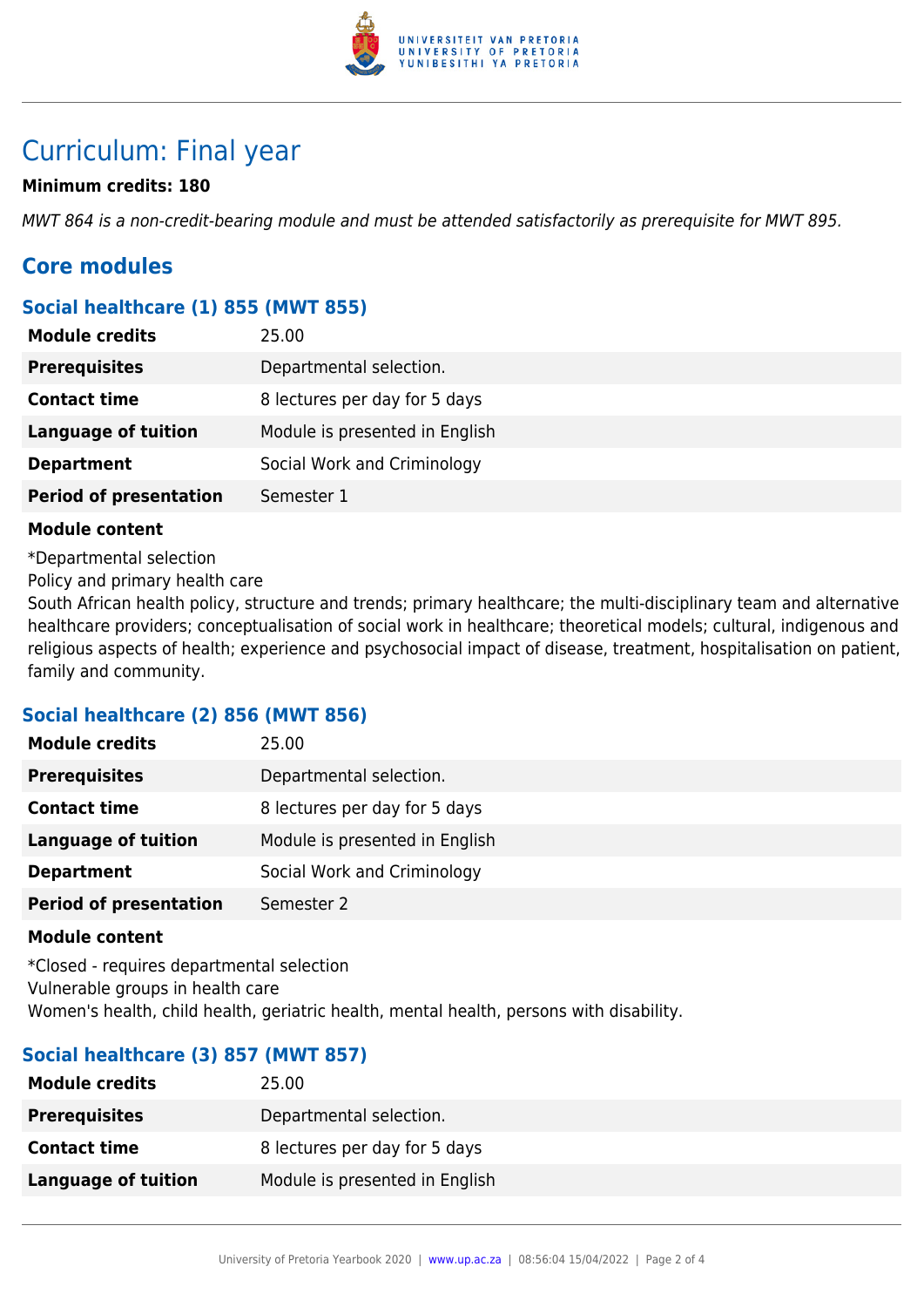

#### **Period of presentation** Semester 2

#### **Module content**

\*Closed - requires departmental selection Specialist fields in health care Acute care, trauma and trauma debriefing; chronic care; HIV and AIDS; palliative and end-of-life care.

#### **Research methodology 864 (MWT 864)**

| <b>Prerequisites</b><br>Departmental selection.<br><b>Contact time</b><br>8 lectures per day for 5 days<br>Module is presented in English<br><b>Language of tuition</b><br>Social Work and Criminology<br><b>Department</b><br><b>Period of presentation</b><br>Semester 1 | <b>Module credits</b> | 0.00 |
|----------------------------------------------------------------------------------------------------------------------------------------------------------------------------------------------------------------------------------------------------------------------------|-----------------------|------|
|                                                                                                                                                                                                                                                                            |                       |      |
|                                                                                                                                                                                                                                                                            |                       |      |
|                                                                                                                                                                                                                                                                            |                       |      |
|                                                                                                                                                                                                                                                                            |                       |      |
|                                                                                                                                                                                                                                                                            |                       |      |

#### **Module content**

\*Departmental selection

Research ethics, research approaches, types of research, research designs and research process as applicable to social work.

#### **Social health care: Practical 870 (MWT 870)**

| <b>Module credits</b>         | 15.00                                                                                  |
|-------------------------------|----------------------------------------------------------------------------------------|
| <b>Prerequisites</b>          | MWT 870 runs concurrently with MWT 855, MWT 856 and MWT 857;<br>Departmental selection |
| <b>Contact time</b>           | Total of 150 hours of practical training                                               |
| <b>Language of tuition</b>    | Module is presented in English                                                         |
| <b>Department</b>             | Social Work and Criminology                                                            |
| <b>Period of presentation</b> | Year                                                                                   |

#### **Module content**

Integration and demonstration of theoretical components of social work in health care in practice. This includes work with communities, families, groups and patients with health care needs in the health field.

#### **Mini-dissertation: Social work 895 (MWT 895)**

| <b>Module credits</b>         | 90.00                          |
|-------------------------------|--------------------------------|
| <b>Prerequisites</b>          | <b>MWT 864</b>                 |
| Language of tuition           | Module is presented in English |
| <b>Department</b>             | Social Work and Criminology    |
| <b>Period of presentation</b> | Year                           |